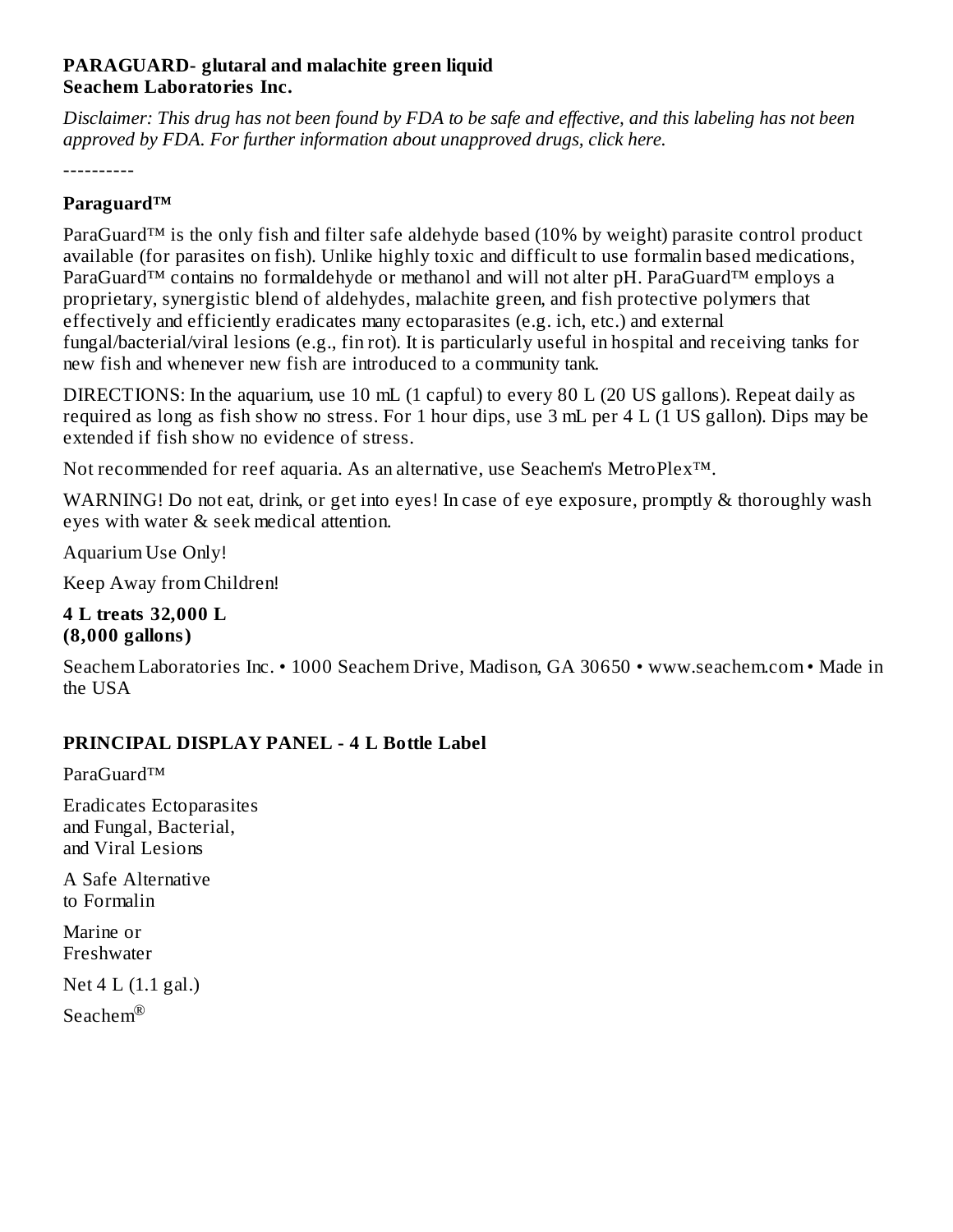# ParaGuardi

Erradica ectoparásitos y lesiones fúngicas/bacterianas/virales Éradiquent ectoparasites et des lésions virales/bactériennes/fongiques Elimina ectoparassiti e delle lesioni fungine/batteriche/virali Elimina ectoparasitas e lesões fúngicas/bacterianas/virais

## **Eradicates Ectoparasites** and Fungal, Bacterial, and Viral Lesions

## A Safe Alternative to Formalin

**Marine or Freshwater** 

## Net 4L(1.1 gal.)

FR-ParaGuard<sup>TM</sup> est le seul produit d'extermination des parasites à base d'aldéhyde (10% en poids) sans danger pour les poissons et les filtres qui soit disponible (contre les parasites sur les poissons). Au contraire des traitements à base de formaline difficiles à utiliser et hautement toxiques, ParaGuard™ utilise un mélange synergique exclusif d'aldéhydes, de vert malachite, et de polymères protégeant les poissons qui éradiquent de manière effective et efficace de nombreux ectoparasites (ex: HCC, etc.), et des lésions virales/bactériennes/fongiques externes (ex: pourriture des nageoires). Il est particulièrement utile dans les hôpitaux, pour la réception de nouvelles cuves pour de nouveaux poissons, et pour toute introduction de nouveaux poissons dans une cuve communautaire.

MODE D'EMPLOI: Dans l'aquarium. utilisez 10 mL (1 bouchon) tous les 80 L. Répétez l'opération quotidiennement autant que nécessaire, dès lors que les ngigaana na mankant naa da aignaa da

IT-ParaGuard<sup>TH</sup> è l'unico prodotto disponibile (per i parassiti sui pesci) per il controllo dei parassiti, sicuro per pesci e per il filtro (10% in base al peso). À differenza dei farmaci a base di formalina, estremamente tossici e difficili da usare. ParaGuard™ non contiene formaldeide e metanolo e non altera il pH. Para-Guard™ utilizza una miscela sinergica brevettata di aldeidi, verde malachite e polimeri per la protezione del pesce ed elimina in modo efficace ed efficiente tanti degli ectoparassiti (ad esempio: ich, ecc.) e delle lesioni fungine/batteriche/virali esterne (ad esempio, marcescenza della pinna). È particolarmente utile nelle vasche riceventi e d'ospedale per i nuovi pesci e ogni volta che dei pesci nuovi vengono introdotti in un acquario comunitario.

ISTRUZIONI: Nell'acquario utilizzare 10 mL (1 tappo pieno) per ogni 80 L. Ripetere ogni giorno se necessario, sempre che i pesci non sembrino cotto circo o Dor la immerciani di 1 cm

PT-ParaGuard™ é o único produto de controle de parasitas feito de aldeído (10% em peso)seguro para peixes e filtro disponível (para parasitas em peixes). Ao contrário de medicamentos altamente tóxicos e difíceis de usar à base de formol, o ParaGuard™ não contém formaldeído ou metanol, e não altera o pH. O ParaGuard™ emprega uma mistura de aldeídos proprietária, sinérgica, verde malaquita, com polímeros de proteção de peixes que eficaz e eficientemente elimina muitos ectoparasitas (por exemplo, ich, etc.) e lesões externas fúngicas/ bacterianas/ virais (por exemplo, apodrecimento da barbana). É particularmente útil em hospitais e tanques de recebimento para peixes novos e sempre que novos peixes são introduzidos a um aquário comunitário.

Seachem®

MODO DE USAR: No aquário, use 10 mL (1 tampa cheia) para cada 80 L. Repita diariamente, conforme necessário, desde que os peixes não apresentem sekseen Darn hanha da imareão da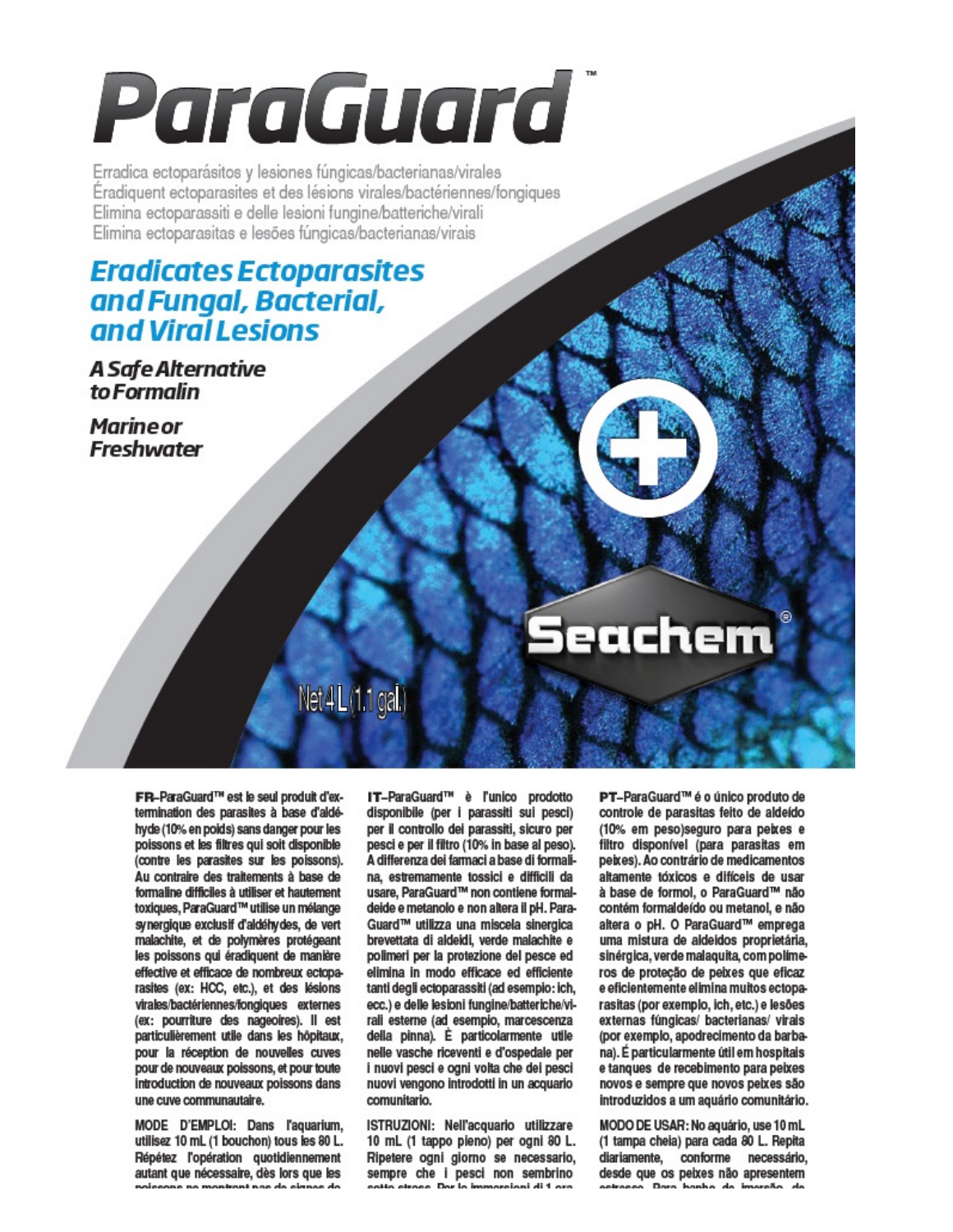poissons ne montrent pas de signes de stress. Pour des trempages d'une heure, utilisez 3 mL pour 4 L. Les trempages peuvent être prolongés si les poissons ne montrent pas de signes de stress.

En cas d'exposition aux yeux, rincez-les rapidement et vigoureusement avec de l'eau, et consultez un médecin. Ne pas manger, boire, ou mettre en contact avec lesyeux!

Pour l'Aquarium Seulement! Garder hors de la portée des enfants!

4 L traite 32,000 L

sotto stress, Per le immersioni di 1 ora, utilizzare 3 mL per 4 L. L'immersione può essere prolungata se il pesce non mostra segni di stress.

Nel caso di contatto con gli occhi, lavare con acqua gli occhi immediatamente e con cura e poi consultare un medico. Non mangiare, bere o porre a contatto con gli occhi!

Solo per acquari! Tenere lontano dalla portata dei bambini!

4 L sono in grado di trattare 32.000 L esuesse, rara panno de imersao, de 1 hora, use 3 mL por 4 L. banhos de imersão podem ser prolongados se os peixes não apresentarem evidências de **SPATE** 

Em caso de contato com os olhos, lave--os imediatamente e procure atendimento médico. Não coma, beba e não ter contato com os olhos!

Mantenha fora do alcance de Crianças. Uso somente em aquários

4 L trata 32.000 L

Seachem Laboratories inc. • 1000 Seachem Drive. Madison. GA 30650 • www.seachem.com • Made in the USA

ParaGuard™ is the only fish and filter safe aldehyde based (10% by weight) parasite control product available (for parasites on fish). Unlike highly toxic and difficult to use formalin based medications. ParaGuard™ contains no formaldehyde or methanol and will not alter pH. ParaGuard™ employs a proprietary, synergistic blend of aldehydes, malachite green, and fish protective polymers that effectively and efficiently eradicates many ectoparasites (e.g. ich, etc.) and external fungal/bacterial/viral lesions (e.g., fin rot). It is particularly useful in hospital and receiving tanks for new fish and whenever new fish are introduced to a community tank.

DIRECTIONS: In the aquarium, use 10 mL (1 capful) to every 80 L (20 US gallons). Repeat daily as required as long as fish show no stress. For 1 hour dips, use 3 mL per 4 L (1 US gallon). Dips may be extended if fish show no evidence of stress

Not recommended for reef aquaria. As an alternative, use Seachem's MetroPlex™.

WARNING! Do not eat, drink, or get into eyes! In case of eye exposure, promptly & thoroughly wash eyes with water & seek medical attention.

**Aquarium Use Only! Keep Away from Children!** 

4 L treats 32,000 L  $(8,000$  gallons)

ES-Paraquard™ es el único producto disponible basado en aldehído (10% en peso) para el control de parásitos (para parásitos en peces) que es seguro para peces y filtros. A diferencia de los medicamentos basados en formalina que son altamente tóxicos y difíciles de usar, Paraguard™ no contiene formaldehído o metanol y no altera el pH. Paraguard™ emplea una mezcla sinérgica patentada de aldehidos, verde malaquita y polímeros protectores de peces, que erradica muchos ectoparásitos de forma eficaz y eficiente (por ej., ich, etc.) y lesiones externas fúngicas/bacterianas/virales (por ej., putrefacción de aletas). Es sumamente útil en el hospital y para la recepción de tanques para peces nuevos y cada vez que se introduzcan peces nuevos a un tanque de comunidad.

INSTRUCCIONES: En el acuario, utilice 10 mL (1 una tapa llena) para cada 80 L. Repita diario según sea necesario, siempre y cuando los peces no demuestren estrés. Para sumergidas de 1 hora, utilice 3 mL por cada 4 L. Las sumergidas se pueden prolongar si los peces no muestran evidencia de estrés.

En caso de exponer en los ojos, lave los ojos de inmediato con agua y busque asistencia médica. ¡No comerlo, no beberlo o no dejar que entre a los ojos!

¡Para Uso en Acuario Solamente! ¡Manténgase lejos de los niños!

4 L tratan 32,000 L





glutaral and malachite green liquid